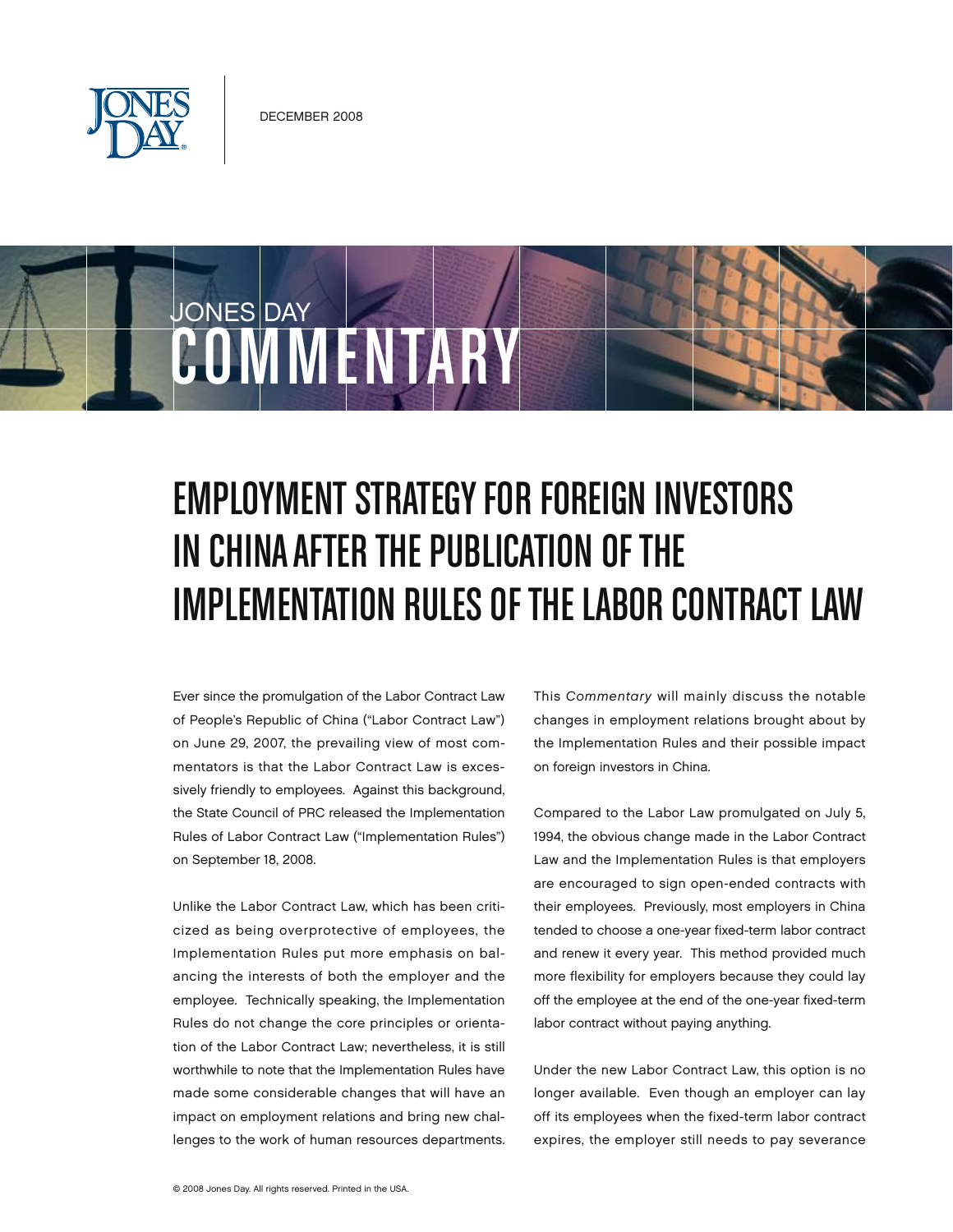pay to such employees as compensation. Under these circumstances, the human resources department of a foreign investor will need to devise a strategy to respond to this change of law. For example, the human resources department may need to customize each labor contract the company will enter into with its employees in order to balance the possibility of laying off employees in the future and to minimize the amount of severance pay to the employees being laid off. Specifically, human resources departments may need to carefully evaluate whether each potential employee is qualified for his/her job. They will also need to have a good understanding of the future growth of the company in order to envisage the need for additional human resources.

Generally speaking, if the position is of great importance to the company, an open-ended contract is acceptable, especially considering the ceilings on the severance pay under the Labor Contract Law. For example, the statutory compensation to an employee whose salary is three times higher than the average salary of the city in which the company is located will be limited to three times the average salary of that city; in any event, the period for calculation of severance pay shall not be more than 12 years. This means that the maximum amount of the severance pay shall not be more than 12 times 3 times the average salary of the city. This will alleviate the financial burden to the employer when laying off high-level executives whose salaries are often considerably higher. On the other hand, if the contract is for the lowestlevel employees of a company and their working competence is still in question for the company, it would be more practical to sign a shorter fixed-term contract with them before determining whether to enter into a longer fixed-term contract. The purpose of such arrangement is to allow the employer more flexibility, in the case of employees of unknown quality, to terminate a shorter term labor contract upon its natural expiration instead of having to terminate on the grounds of incompetence and risk time-consuming labor disputes if the employee challenges the reason for termination.

Another issue arises from the application of Article 14 of the Labor Contract Law, which provides that an employer is obliged to sign an open-ended labor contract with an employee if the employee has served at the company for a consecutive 10-year period. To avoid such provisions, many companies have tried to "zero" down the working years of the employees by changing the date of employment in

the contract. However, this option has been closed by the Implementation Rules, which provide that the starting date of the 10 consecutive years shall be the date when the employee starts to work at the company, and not the date of signing the contract with the employer, and that the working years prior to the implementation of the Labor Contract Law will also be included. In other words, the calculation of "10 years" will start from the day when the employee begins to work in the company, which has nothing to do with the date contained in the labor contract. Such method of changing the starting date of employment in the labor contract, so as to avoid signing open-ended contracts, is now illegal.

To have a better understanding of the Labor Contract Law and the Implementation Rules, the concept of an "openended contract" needs to be clarified. It is not, as some people believe, a permanent contract. In fact, the employer may terminate the contract based on several conditions provided in the Implementation Rules. For example, Article 19 (3) of the Implementation Rules provides that an employer may terminate a labor contract if the employee is in serious violation of the internal rules of the company. Considering the content of the internal rules and the definition of "serious violation," employers may have some degree of flexibility if they can prepare a set of internal rules that set up clear-cut and definite standards of responsibility and working requirements for each position, so as to provide a stronger position for the employer to lay off incompetent employees. Such well-drafted internal rules will act as persuasive evidence for labor arbitrators and judges to make decisions in favor of the employer.

Employers may also need to pay special attention to the definition of "serious violation" when formulating the internal rules. It should be noted that such standards should take into account the position of the employee, the financial situation of the company, and also the industrial criteria. In other words, since there is no statutory definition of what situation is serious enough to warrant the firing of an employee, in practice, this judgment will be made by arbitrators and judges, who may have their own interpretation if there is no clear-cut and reasonable definition in the internal rules of the employer. Therefore, an employer should have internal rules that try to cover every aspect of the employment relationship, including job descriptions, responsibilities, working requirements, and consequences for breach of the rules.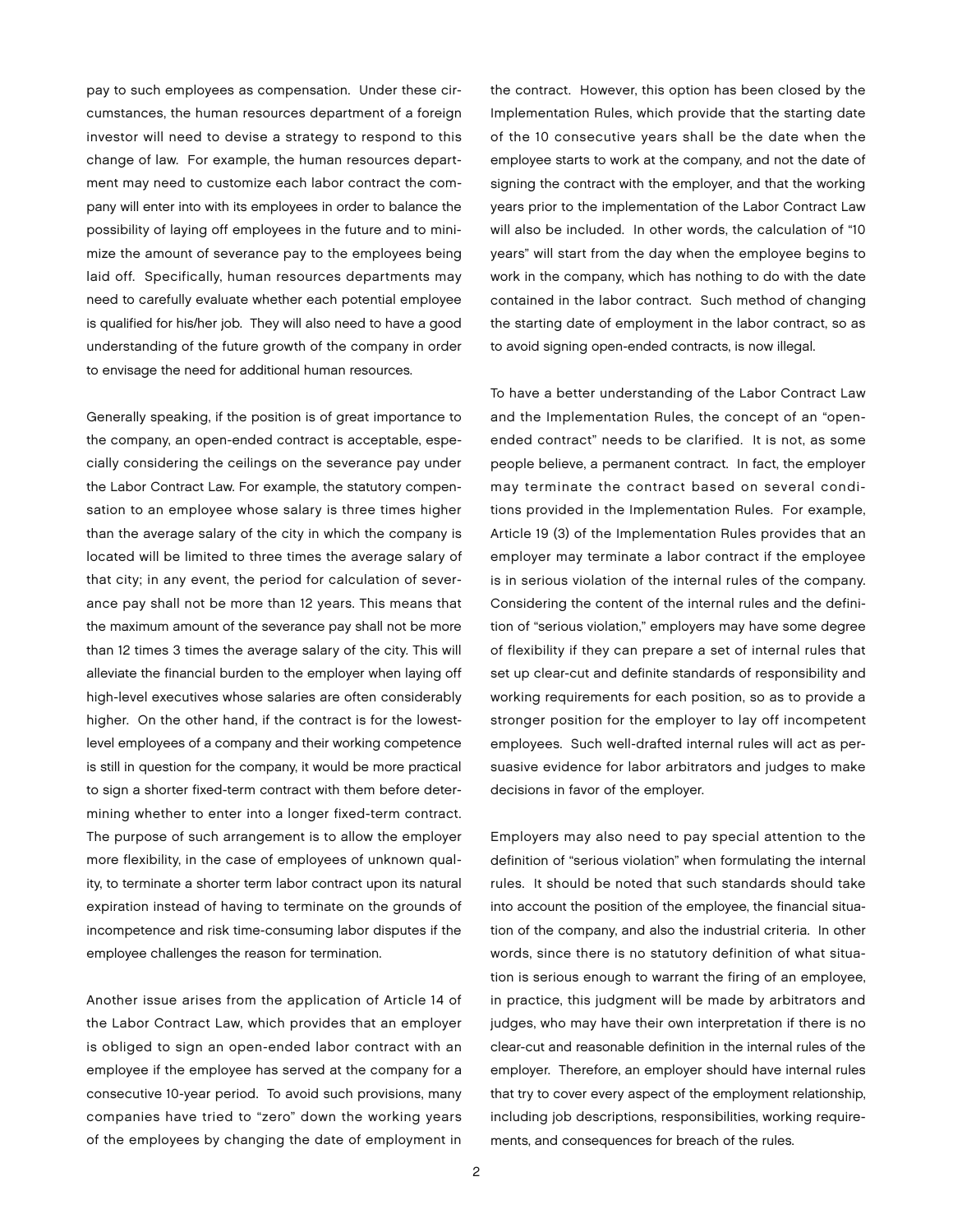The Implementation Rules have also adopted some new requirements in relation to a company's routine operation:

- Compared to the Labor Contract Law, the Implementation Rules include provisions extending to branches of companies. Article 4 of the Implementation Rules provides that a branch of a company is entitled to sign labor contracts with its employees if it obtains a business license; otherwise, it can only sign labor contracts under the authorization of the company. Article 14 of the Implementation Rules also provides that if an employee works in a different location from the place of registration of the employer/company, the salary paid to the employee and all the employmentrelated standards (including labor protection, working conditions, industrial danger defense, and so on) should be in accordance with the local standards. However, it further stipulates that if the salary standard and other employment-related standards of the company's place of registration are higher than those of the working location, and if both contracting parties agree so, the higher standards of salary should be applicable to the contract.
- • Another issue that needs employers' attention is the new requirement on establishment of a systematic and up-to-date name list of employees. Article 8 of the Implementation Rules provides that a name list of employees must include information on the employee's name, gender, citizen identity card number, residential address, contact information, nature of employment, term of employment, and the like. To further support this requirement, Article 33 of the Implementation Rules provides respective administrative and monetary penalties for a company's violation of the Article 8 requirements. Therefore, it is suggested that employers who do not have such a detailed name list should prepare one as soon as possible.
- Another notable requirement in the Implementation Rules is that only the statutory dissolution conditions will be recognized in order to dissolve a labor contract. Specifically, in Article 13 of the Implementation Rules, it is stipulated that employers and employees may not agree on other conditions for dissolution of the labor contract other than the conditions prescribed in Article 44 of the Labor Contract Law. This provision in the Implementation Rules clearly requires that the dissolution conditions of a labor contract are statutory, and that additional or contradictory conditions cannot

be agreed upon by the contracting parties. Foreign investors should note that a labor contract in China is a special type of contract, and the general principles of the Contract Law are not applicable to labor contracts.

In addition to the above new requirements addressed in the Implementation Rules, the following issues should also be considered by employers when they decide to terminate a labor contract.

- • Employers are required to issue a certificate of termination of employment upon termination of the employment relationship. According to the Implementation Rules, this certificate should state the term of the contract, the date of termination, the position, and the period the employee has worked for the employer. Although there is no punishment specified in the Implementation Rules for noncompliance, it is suggested that an employer should prepare such certificate in order to avoid problems during any administrative examination and/or dispute resolution process.
- The Implementation Rules have provided clarification as to the damages and compensation that are payable when a labor contract is terminated. Article 25 of the Implementation Rules provides that the employer is not required to pay extra compensation to the employee in situations where an employer terminates a labor contract in violation of the Labor Contract Law and damages have been awarded in accordance with the Labor Contract Law that are twice the amount of the compensation/severance pay due to the employee.
- It is provided in the Labor Contract Law that if an employer legally terminates a labor contract, compensation shall be made to the employee by way of "salary payment." Article 27 of the Implementation Rules elaborates on this issue and provides that the calculation standard of the salary as compensation shall include payable salary, award, allowance, and subsidy of the employee, which is a very wide interpretation of "salary."
- The Implementation Rules further clarify that if an employee refuses to sign a written labor contract with the employer within one month after the start of the employment, the employer is entitled to dissolve the employment relationship without making any compensation to the employee.